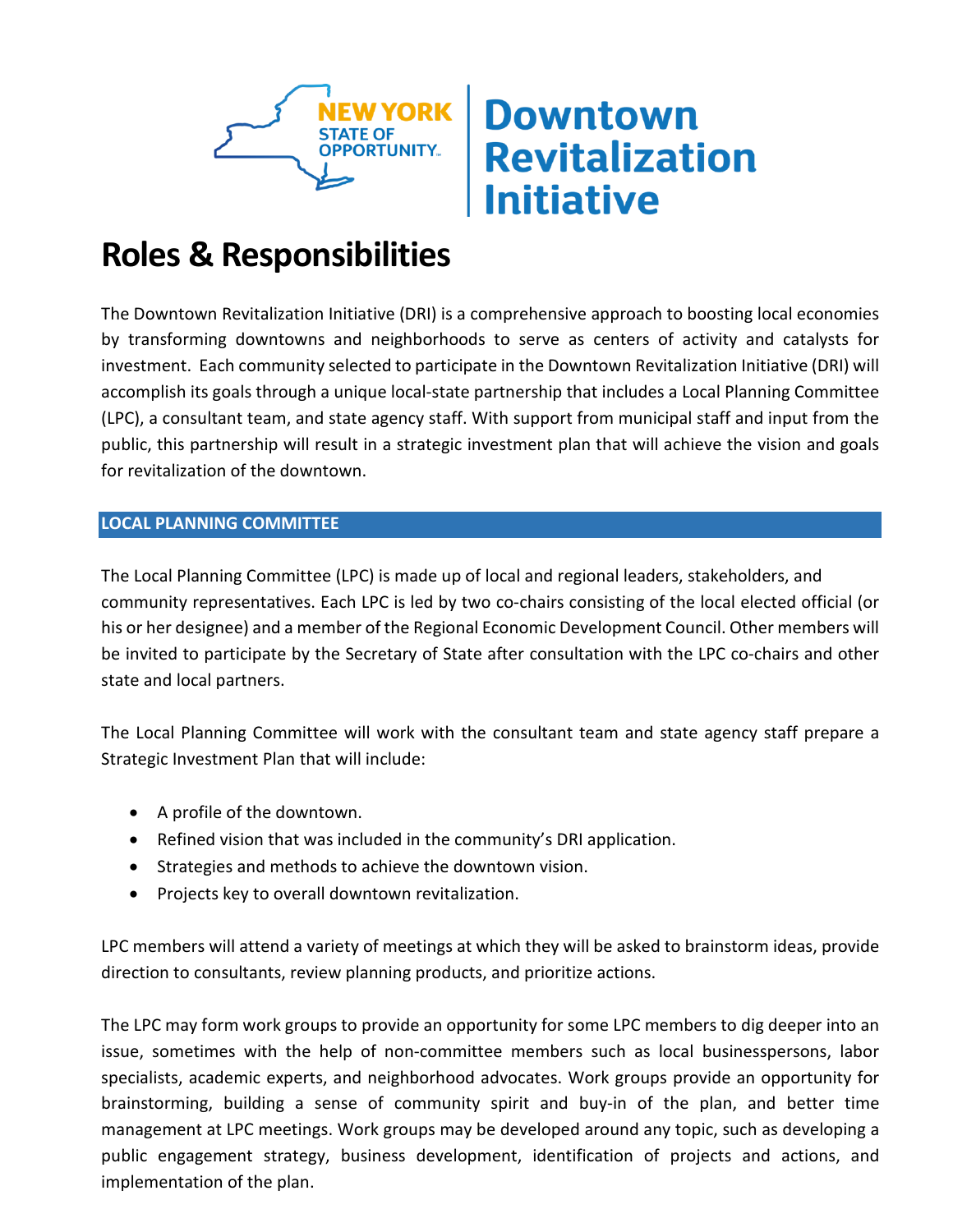LPC members will weigh in on various components of the plan, such as the identification and recommendation of key projects. They will also be asked to agree to a Code of Conduct as a reminder that they must always act in the public interest in their role as Local Planning Committee members.

#### **CONSULTANT TEAM**

A consultant team contracted by the State is assigned to each community. The consultant team will work with the co-chairs and state agency staff to prepare for and staff LPC meetings and public outreach events. Consultants will handle meeting logistics and meeting presentations. At the LPC meetings, the consultant will ask LPC members for their ideas and guidance at each step of the planning process.

Consultants will work with the LPC and state agency staff to prepare documents, such as the downtown profile and assessment; the downtown vision and goals; revitalization strategies; the DRI Strategic Investment Plan; and other tasks in their scope of work, such as research and market studies.

Consultants will work with the LPC to develop an approach to public engagement appropriate for the community and confer with the LPC about input received from the public – at engagement events, meetings, and online – and how that input can be used.

Consultants will assist the LPC in identifying key projects for implementation using DRI funding and prepare detailed profiles of the projects and analyses that demonstrate the feasibility and potential impact of projects.

### **STATE AGENCY STAFF**

Each LPC will receive support from a team of state agency staff. The state team, which will be led by the Department of State (DOS), will also include staff from Homes and Community Renewal (HCR), Empire State Development (ESD), and New York State Energy Research and Development Authority (NYSERDA). This team will manage the consultant team assigned to the LPC, assist the consultants and LPC in meeting preparation, and participate in preparation and review of DRI documents. The HCR representative will bring to the planning process their knowledge of the community and expertise in housing development, CDBG, and HCR grants and programs. The ESD representative provides a wealth of knowledge of past, present, and proposed development in an around the downtown. NYSERDA staff will support the planning process to suggest decarbonization strategies and opportunities for the community and individual building upgrades, as well as helping to identify additional state and federal funding that can be used to achieve decarbonization in DRI areas. When needed, state agency staff will facilitate assistance from other state agencies.

The state agency team will also work with the consultants to ensure project profiles include the appropriate level of information needed for state evaluation of projects. Once projects are selected for funding by the State, state staff will prepare contract work plans or incentive proposals for projects